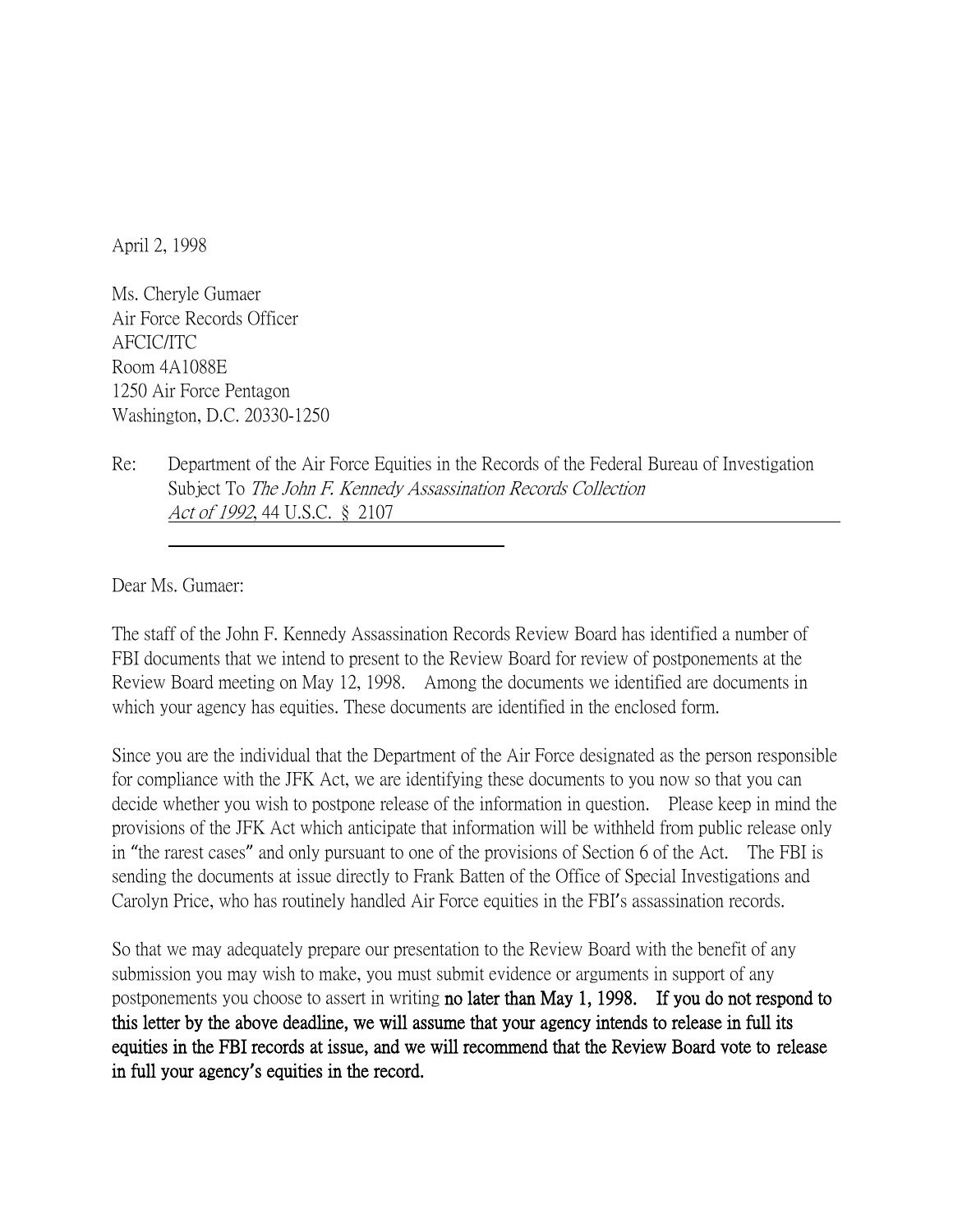Ms. Cheryle Gumaer April 2, 1998 Page 2

In many of the FBI documents with third agency equities, we believe that the third agencies could, consistent with their current guidelines for JFK assassination-related information, consent to full release of the information at issue.

If you have any questions regarding the documents identified on the enclosed forms, please call Carol Keeley or Debbie Beatty of the JFK Task Force at the FBI at (202) 324-0571 or Laura Denk or Kevin Tiernan of the Review Board staff at (202) 724-0088. Thank you, in advance, for your cooperation.

Sincerely,

T. Jeremy Gunn Executive Director

Enclosure

cc: Mr. Frank Batten Department of the Air Force Office of Special Investigations AFOSI IOC/DIR 226 Duncan Avenue, Suite 2100 Bolling Air Force Base Washington, D.C. 20332-0001

> Ms. Carolyn Price Department of the Air Force 11 CS/SCSR (FOIA) 1000 Air Force Pentagon Washington, D.C. 20330-1000